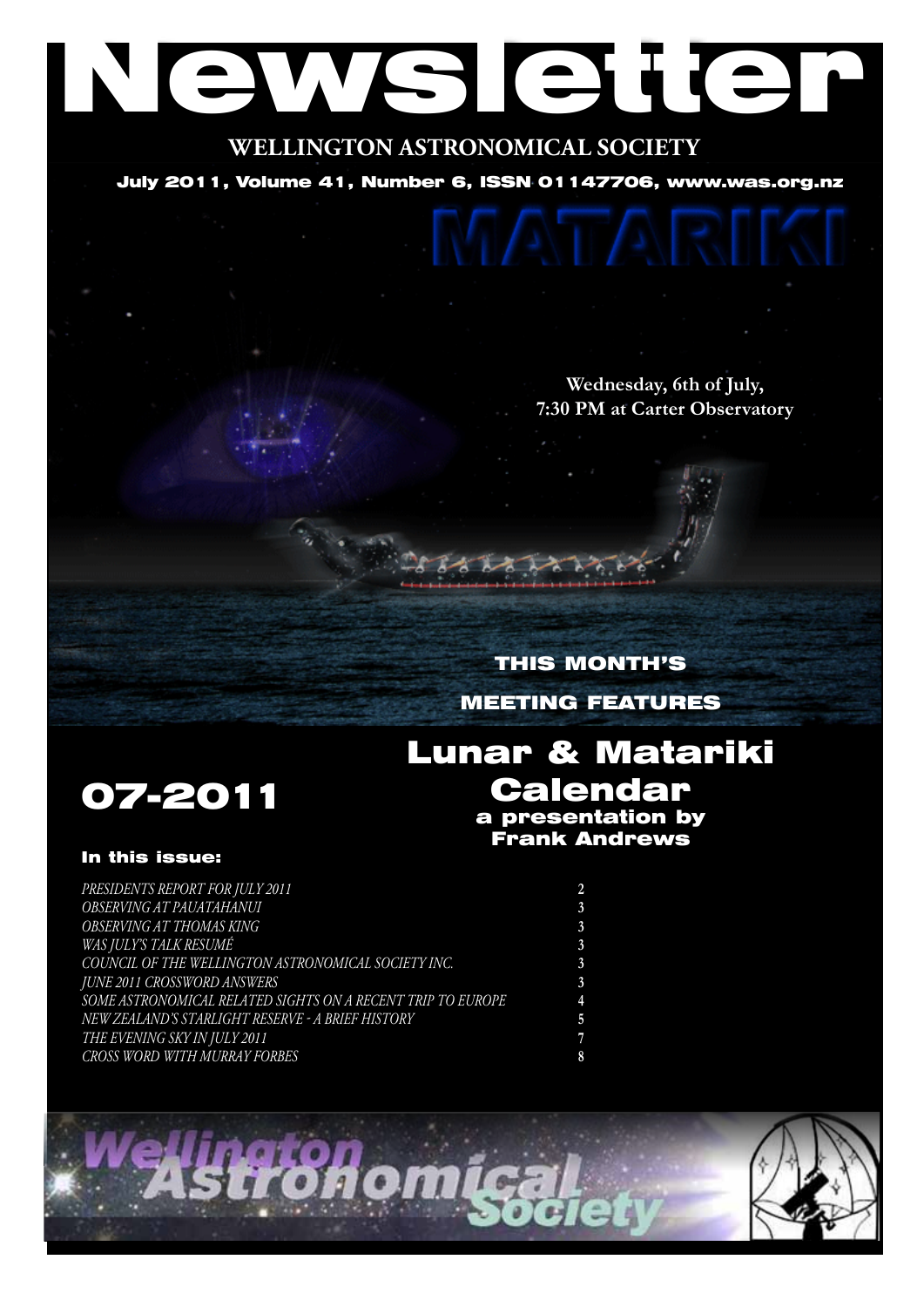

# Presidents Report for July 2011

The month of June was very quiet on the astronomy scene although we have had one or two good nights but that was about all.

Observing at Pauatahanui on June 4th was clouded out and canceled so we moved observing to the following Saturday June 11th and this to was clouded out. Observing seems to be getting less and less frequent as the weather gets cloudier and wetter.

Guest speaker Fred Watson's public talk "Timewarp" about Time Travel and Space was the highlight of the conference although there were some other excellent presentations. Fred also presented a talk called "An Alien Like You" this was about Life on other worlds.

If you ever get the chance to here Fred Watson talk you will be enthralled and his humour is just outstanding.



On June 4th Frank Andrews spoke to another enthusiastic group in Levin at Ron Fishers Stargazers group and he spoke about Matariki. Frank is also talking to our July meeting and this promises to be a very educational topic about the Lunar Calendars & Matariki.

My talk about "Peter Read the Peoples Astronomer" went together quite well as I only had a couple of hours to prepare as it was different to what I showed at the RASNZ conference.

Frank gave us an excellent overview of the RASNZ conference. I enjoyed the conference very much.

David Malin the second guest speaker spoke about 'The discovery of the Southern Cross'. David was here to run the Photographic Workshop which was held on the Monday with about 25 attendees unfortunately I was not one of them as I had other business to attend to. I am told that the workshop was excellent and attendees learned a lot from it.

Our own Haritina presented a different version of her trip to the Mars desert research station this was Sunday morning she then stepped in for Steve Butler and Deborah Hambly and presented a Light Pollution presentation which she followed up with a question and answer session



about Light Pollution. Most enjoyable and well done Haritina.

I also enjoyed the talk by Gary Sparks "Thinking Outside the Envelope" this was about his collection of Space Stamps and some of the stories behind its superb and very extensive collection.

The conference dinner was excellent and



had as a theme 'Your Favourite Sci-Fi Character', there were some excellent costumes. Fred Watson's after dinner speak was called "Poles Apart? Extremes of Art and Science".

Next years conference will be in the Wairarapa and hosted by the Phoenix Astronomical Society.

The Minor Planet symposium on the Thursday & Friday prior to the RASNZ conference was well attended with 30 people and was a most interesting symposium which was all about timing and accuracy and how to achieve exact timing. A new timing device was launched by David Herald which unfortunately is being built in the USA and is not cheap.

On July 9th there will be a first quarter moon.

The August talk will be with Dr Melanie Johnston-Hollitt talking about the SKA (Square Kilometer Aray) she will come to us from Victoria University.

*continued in page 5*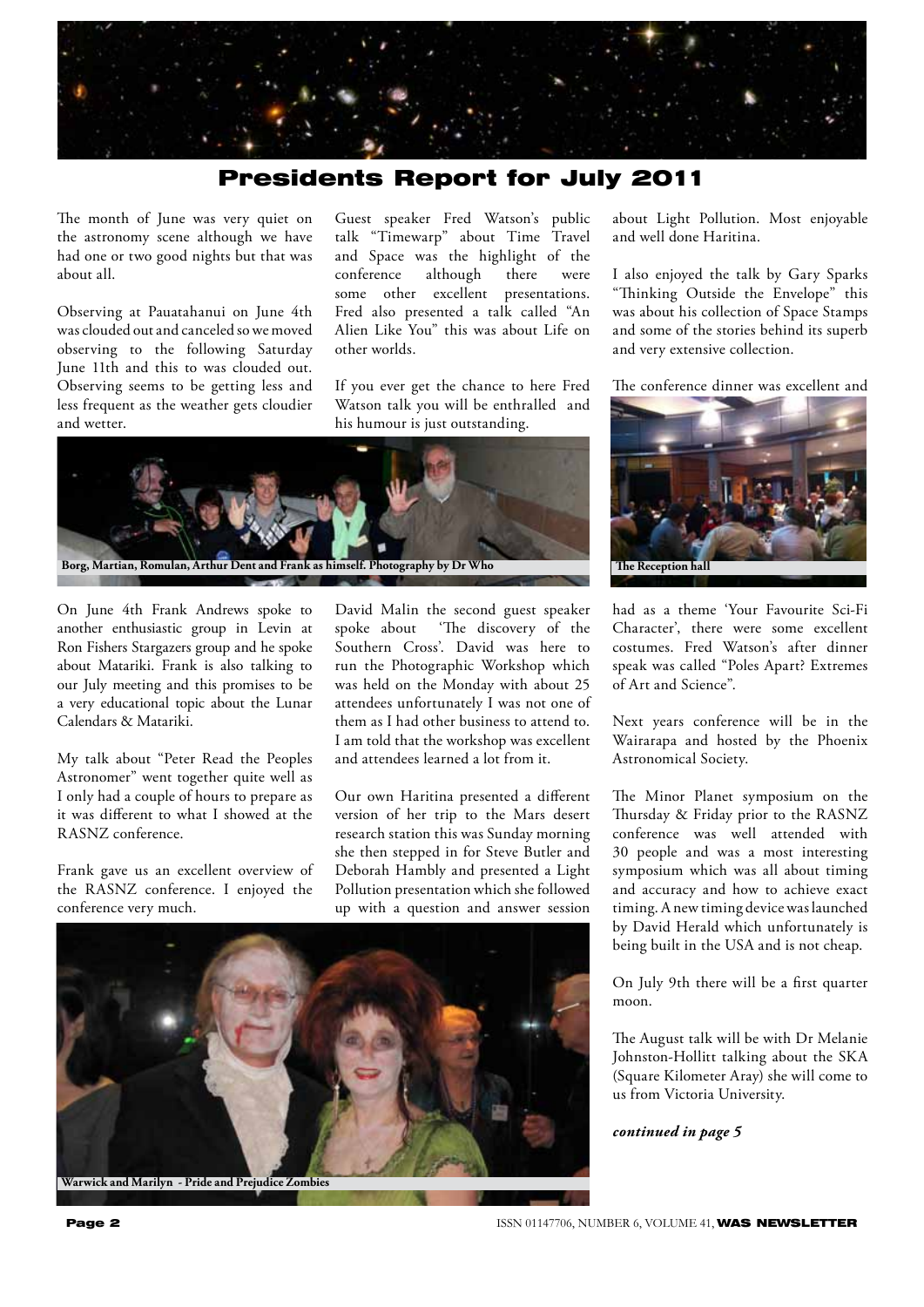

# OBSERVING AT PAUATAHANUI

The next observing evening at Pauatahanui is on July 9th starting at 7.00 pm, alternative July 23rd. **If doubtful please ring Chris Monigatti on his mobile 021 890 222 to see if the session is going ahead.**

# OBSERVING AT THOMAS KING

All public observing evenings will be held at the Thomas King Observatory run by our Observatory Director Ross Powell. from 7:00 pm. **Ring Ross on 389 9765 t**o check if there are public observing evenings on most FRIDAYS, starting as soon as it gets dark depending on the weather and Ross's availability.

# WAS July's talk resumé

**Presenter: : Frank Andrews**

**Duration:** approx. 50 minutes

TITLE: Lunar & Matariki Calendar

By looking at the Lunar Calendar we are looking at the Origin that we used to measure time.

We then look closer at the Lunar Calendar and look at the way it is harmonised with the Solar Calendar.

In particular taking Matariki as an example of the process.

# COUNCIL OF THE WELLINGTON ASTRONOMICAL SOCIETY INC.

*President:*  **Gordon Hudson** gordon@kpo.org.nz Ph 04 236 5125

*Vice-President*: **Roger Butland** roger.j.butland@xtra.co.nz Ph 04 478 0419

*Secretary:* **Ross Powell** rossalanpowell@gmail.com Ph 04 389 9765

*Treasurer:* **John Talbot** john.talbot@xtra.co.nz Ph 04 293 4620

*Newsletter Editor:*  **Haritina Mogosanu** editor@was.org.nz

### *Committee*

**Frank Andrews** frank.andrews@paradise.net.nz **Chris Monigatti** chrismon@xtra.co.nz Mob o21 890 222

**John Homes** john.homes@actrix.co.nz **Aline Homes**

aline.homes@actrix.co.nz

*Positions Outside Council Email newsletter* **Murray Forbes** murray\_forbes@xtra.co.nz

**www.was.org.nz**

# June 2011 Crossword answers

### **Across**

*1 . P OL A RIS ' T h e N o r t h S t a r ;*  5. CANOPUS, Autahi; 8. NORTH, thorn *(anagram); 10. BAR' some spiral galaxies have one; 12. GIOTTO, Name of ESA spacecraft that intercepted Halley's comet;*  14. ENCELADUS, end clause (anagram); 16. MASS, I weight 6 times less on the Moon, *but still have the same ???; 17. ALGOL' Demon star; 19. HYADES'an open cluster in Taurus;*  20. BLUEMOON, Once in a ...; *21. HALO' angels and galaxies both have one; 22. HST'an orbiting telescope; 27. DAY' 24 hours; 31. LMC' could be mistaken for a cloud; 32. SMC' satellite galaxy to the Milky Way; 33. NOON' mid-day; 34. LOKI'volcano on Io; 35. DENEB'alpha Cygnus; 37. DESDEMONA'A satellite of Uranus, a character in Othello; 38. TELESCOPE'elect pose (anagram); 40. SCORPIUS'constellation with a sting; 44. REDGIANT'A type of star whose core hydrogen has been used up.; 47. KEPLER' Early German astronomer - formulated 3 laws of planetary motion; 49. ION' an arrested atom; 50. FUSION'process that powers stars; 51. KILOGRAM'The SI unit of mass; 52. UFO'flying saucer; 53. STARDATE'A NZ astronomy summer getaway;*

### **Down**

*1. PERIGEE'When the Moon is closest to the*  Earth; 2. ICE, frozen liquid; 3. GIBBOUS, a phase of the Moon; 4. ANALEMMA, figure *of 8 pattern formed by the Sun's position at the same time of day over a year; 6. APOGEE'When the Moon is furthest from the Earth; 7. QUASISTELLAROBJECT'full name for quasar*; 9. VEGA, alpha Lyr; *11. BINOCULARS'robin claus (anagram); 12. GAS'solid, liquid or ...; 13. ECLIPTIC'plane of Earth's orbit around the Sun; 15. SOHO'satellite observatory studying the Sun; 18. HOUR'unit of time; 23. RUTHCRISP'Carter Observatory's public telescope; 24. PLEIADES' The Seven*  Sisters; 25. PHOBOS, A Moon of Mars; *26. BOLIDE'A meteor that appears to explode; 28. PANDORA'a shepherd satellite of Saturn's F ring, also the first women in Greek mythology;*  29. ECLIPSE, to block light from another  $object; 30. VIRGO, Constellation with Spica;$ *31. LONGITUDE' Latitude and ?; 33. NOVA'a new star; 36. LEO'A lion circling the Earth; 39. PEGASUS'The winged horse constellation; 41. SETI'A serious search for aliens (abbrev); 42. BINARY'a double star; 43. VENUS'a very cloudy planet; 45. IO, One of the Galilean satellites; 46. ATOM'smallest indivisible piece of a element; 48. PAVO'The Peacock constellation;*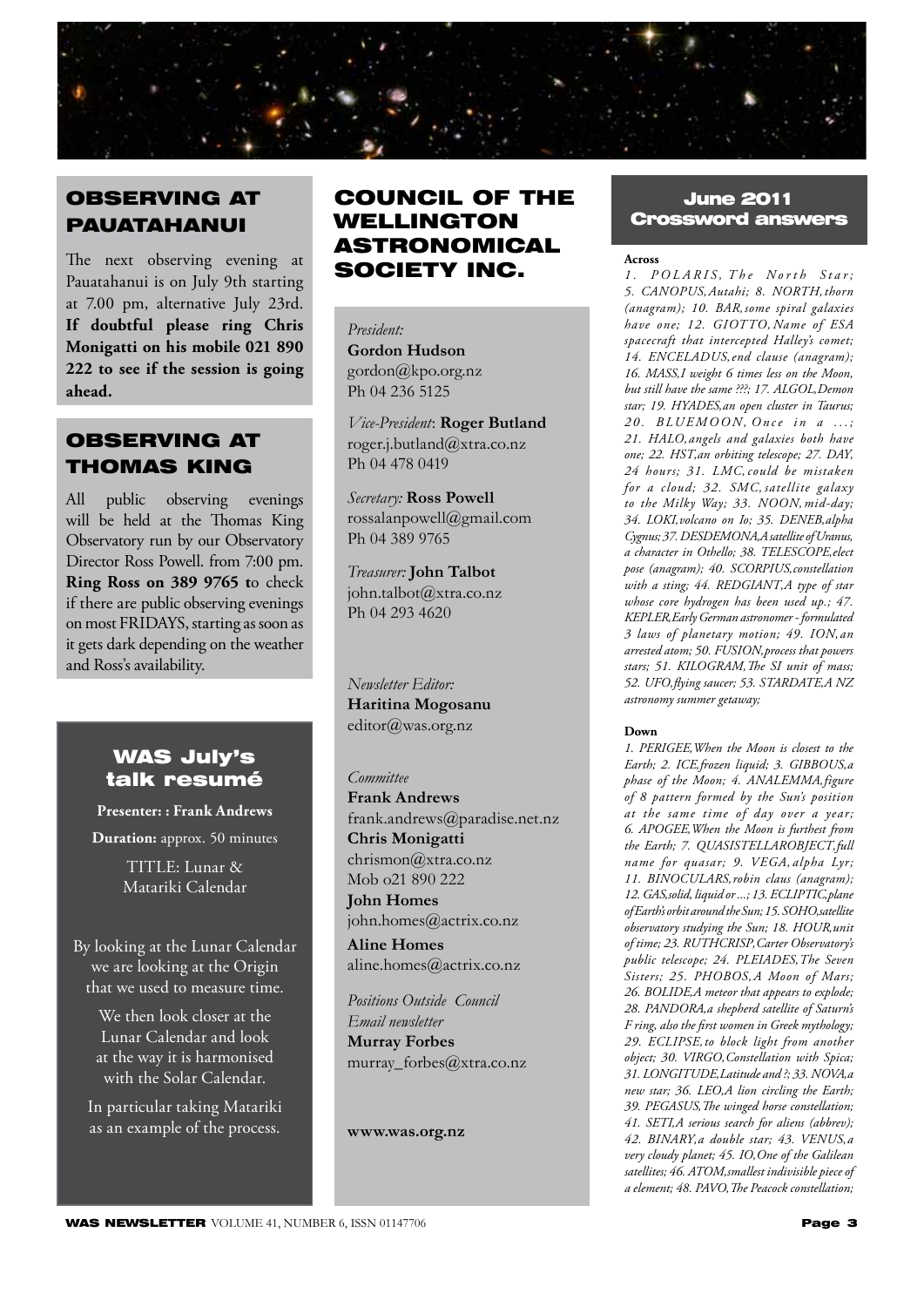

# Some astronomical related sights on a recent trip to Europe

### *By John Talbot*

During May and early June my wife and I travelled across Turkey and Europe most by riverboat on the Rhine-Maine-Danube rivers and finished up in Prague.

It was surprising (but maybe should not have been) how many places had connections with famous astronomers or astronomy.



In Istanbul, Turkey I spotted the new moon echoing the crescent on the top of a minaret.



In Regensburg, Germany, we came across a Keplerstrasse and found a small museum (which was shut on Monday) but had this memorial bust and plaque accessible.

Apparently Kepler died in Regensburg while staying there trying to recover some monies owing to him.



And in Prague there was an even smaller one room Kepler museum with this memorial in the courtyard.



In Salzburg, Austria I spotted this punning poster in the window of a fancy chocolate shop. I could find no reference to him in the guide book but clearly at least some locals honour him.

The Astronomical clock in Prague, Czech Republic displays 24 hour time, Moon phase and season in the top part and Astrological Constellations in the bottom.





The astronomical instruments gallery of the Clementinium (for St Clement) museum in Prague.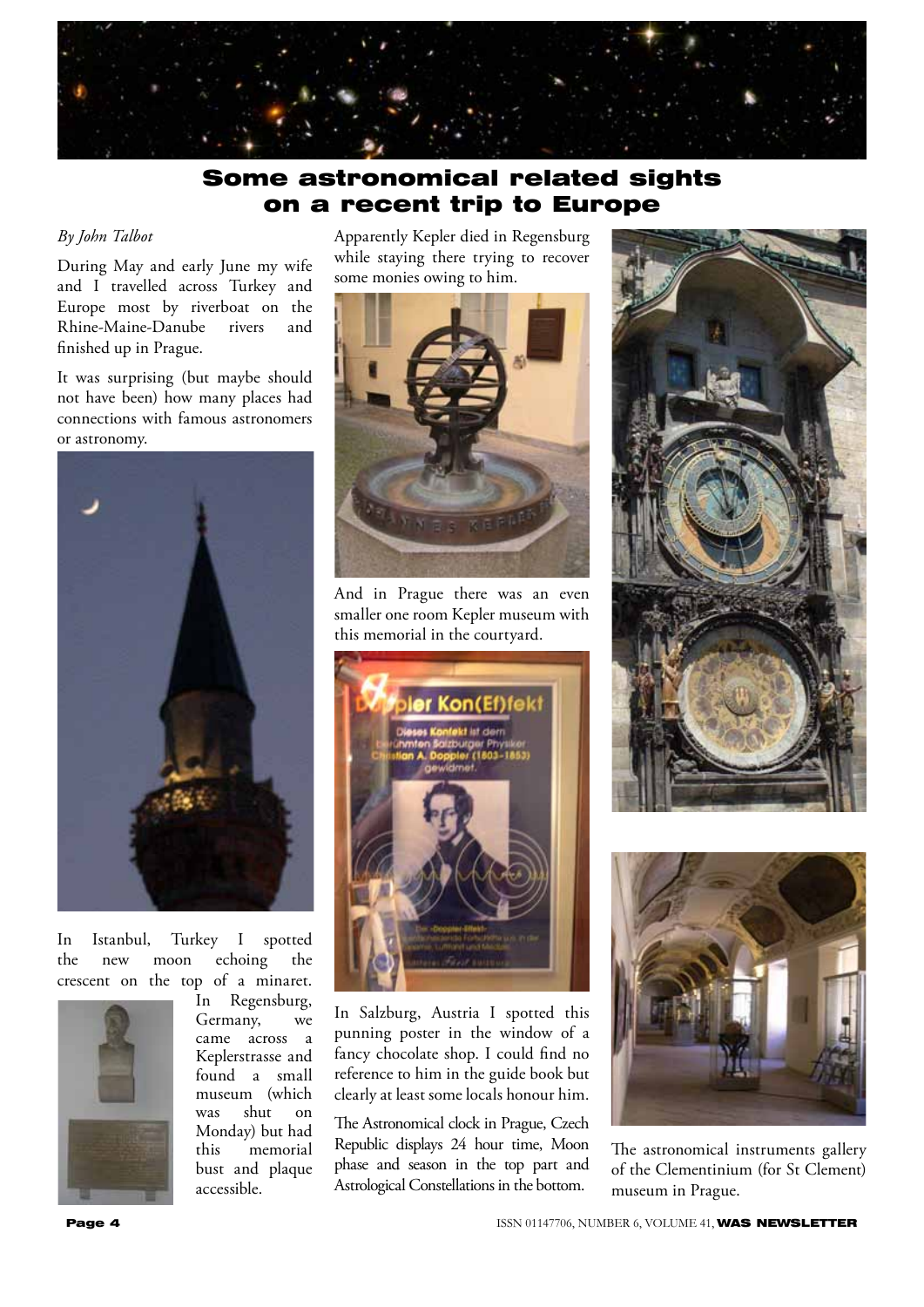

### *President's report, continued from page 2*

We are still trying to get our 6" dobsonians returned so that they can be checked. So if you have one we would like it returned at the next meeting. I have already have two returned. We have other members waiting for these telescopes.

We are still requiring members to assist at the Carter Observatory observing on Saturday nights so if you haven't volunteered yet now is your chance to do so. Register your name with our secretary Ross Powell on 389 9765.



And finally the highlight for me was meeting with Dr Josef Dürech of the Charles University in Prague. We had just finished a nice pub dinner together when I took this. Josef is one of the key guy's behind the Database of Asteroid Models from Inversion Techniques (DAMIT). He uses some very clever maths to infer the 3D shape of asteroids from their long term brightness light curves. See http://astro.troja.mff.cuni.cz/projects/ asteroids3D/web.php for more details. What is more they have proved to have good agreement with the shapes measured by multi chord occultation methods. See paper at http://arxiv.org/abs/1104.4227

# New Zealand's Starlight Reserve - A Brief History

The 2002-2003 Mackenzie County Council Tekapo Vision statement included "Maintaining the ability to view the Night Sky." This led to the local people initiating interest in the concept of a park in the Night Sky and to set up a Working Party in collaboration with the Mackenzie Tourism and Development Board. At its annual meeting in Durban in 2005 the World Heritage Committee adopted a resolution to explore an initiative on "Astronomy and World Heritage as a means to promote nominations which recognise and celebrate achievements in Science".

The New Zealand National Commission for UNESCO, the University of Canterbury Astronomers and interests in the Mackenzie District responded to the challenge and began to work on developing a proposal for a Night Sky Park around the Mt John Observatory. Support was received from the RSNZ, RASNZ, UNESCO NZ, the Mackenzie Tourism and Development Trust and subsequently from the NZ Government through The Ministry of Tourism. The Mackenzie group including the University of Canterbury actively participated in the World Heritage Committee meeting in Christchurch in July 2007.

The opportunity was taken to make presentations and to actively promote the potential for a World Heritage Park in the Sky at Lake Tekapo at:

•Two conferences at La Palma in the Canary Islands 2007 and 2009

•The launch of the International Year of Astronomy and the following Symposium – Paris 2009

•The World Heritage Committee meeting in Brasilia 2010 to support the adoption of the Thematic Study on Heritage Sites of Astronomy and Archeoastronomy in the context of the UNESCO World Heritage Convention. NB New Zealand was one of five invited to submit a Case Study for the Chapter on Windows to the Universe.

•The Chair of the Lake Tekapo Aoraki/ Mt Cook Working Party held a two-day workshop in Paris in November 2010 to plan the way ahead.

Since the inception of the project there has been unprecedented local, national and international media interest in the Night Sky project which has resulted in significant increases in the number of visitors to the area.

### Conclusions

•New Zealand has an opportunity to recognise the area designated by the Mackenzie District Councils Lighting Ordinances as a Starlight Reserve and a unique destination for tourism, education, culture, scientific research, photography and art.

•The Christchurch International Airport as the Gateway to the South Island would also be the Gateway to the Stars.

•The Mackenzie District Council, the Canterbury Development Corporation, the Canterbury Employers Chamber<br>of Commerce, the Christchurch Christchurch International Airport, the Department of Conservation, the Royal Society of NZ and the Royal Astronomical Society of NZ have indicated support for the initiative.

•The Lake Tekapo, Aoraki/Mt Cook Starlight Reserve Working Party believes that a declaration by New Zealand of the Area bounded by the Mackenzie Lighting Ordinances and including Twizel if agreed is an essential step towards eventual international recognition either by the International Dark-Sky Association and/ or the World Heritage Committee.

A Third Starlight Workshop will be held at Tekapo in June 2012. For details of this workshop go to: **http://starlight2012.org**

*Abridged from article by Margaret Austin*

*Chair, Lake Tekapo Aoraki/Mt Cook Starlight Reserve Working Party* 

*April 2011*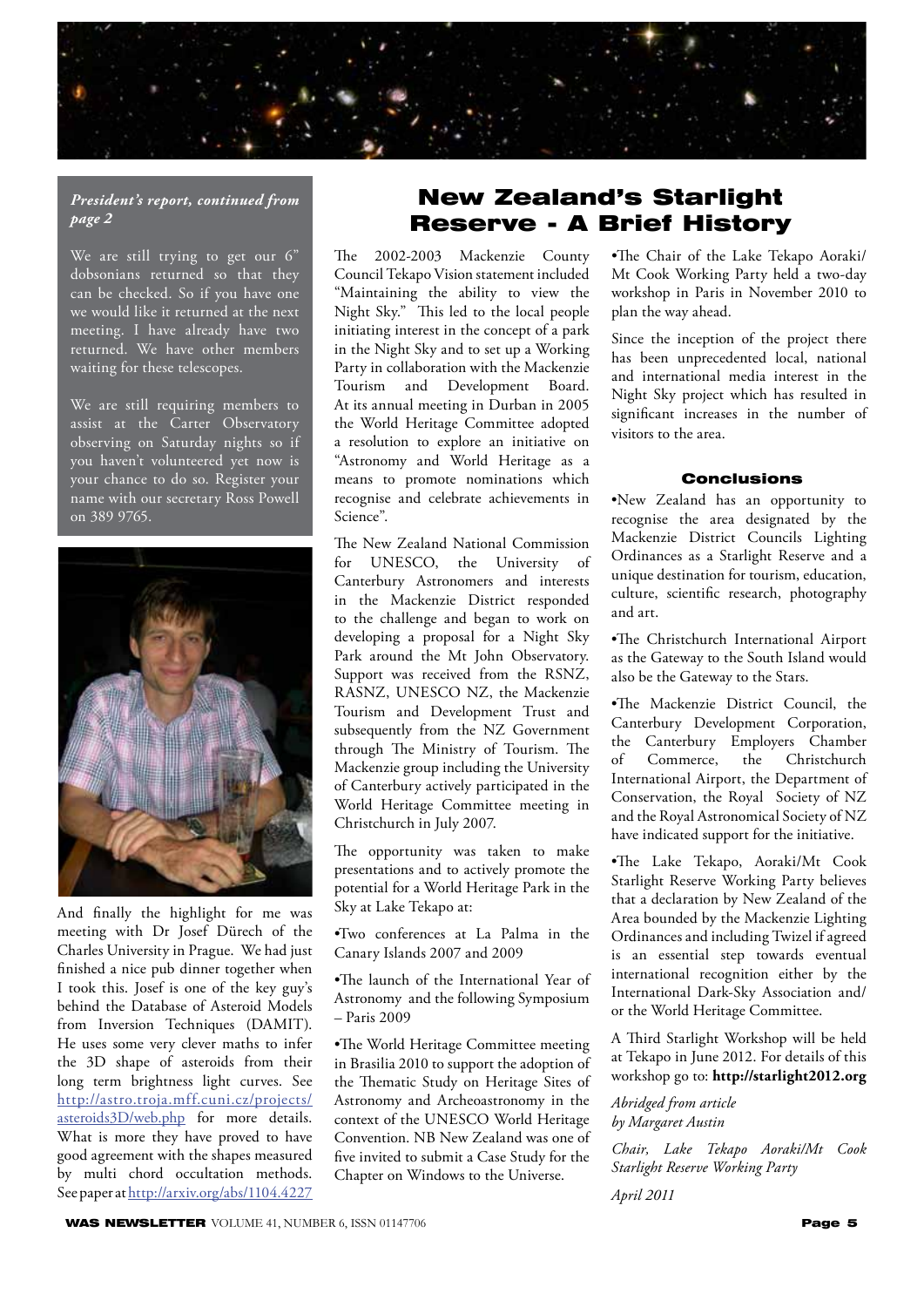



## Evening sky in July 2011

To use the chart, hold it up to the sky. Turn the chart so the direction you are looking is at the bottom of the chart. If you are looking to the south then have 'South horizon' at the lower edge. As the earth turns the sky appears to rotate clockwise around the south celestial pole (SCP on the chart). Stars rise in the east and set in the west, just like the sun. The sky makes a small extra clockwise rotation each night as we orbit the sun.

Sirius, the brightest star, sets in the southwestern twilight. Mercury appears low in the west at dusk. Canopus, the second brightest star, is low in the southwest and swings down to the southern horizon later. The Pointers and Crux, the Southern Cross, are south of the zenith. Orange Arcturus in the north often twinkles red and green. The Scorpion is on its back high up the eastern sky with Sagittarius below it. Saturn is midway up the northwest sky with similarlooking Spica above it. Jupiter (not shown) rises in the northeast after 1 a.m.

Chart produced by Guide 8 software; www.projectpluto.com. Labels and text added by Alan Gilmore, Mt John Observatory<br>of the University of Canterbury, P.O. Box 56, Lake Tekapo 7945, New Zealand. www.canterbury.ac.nz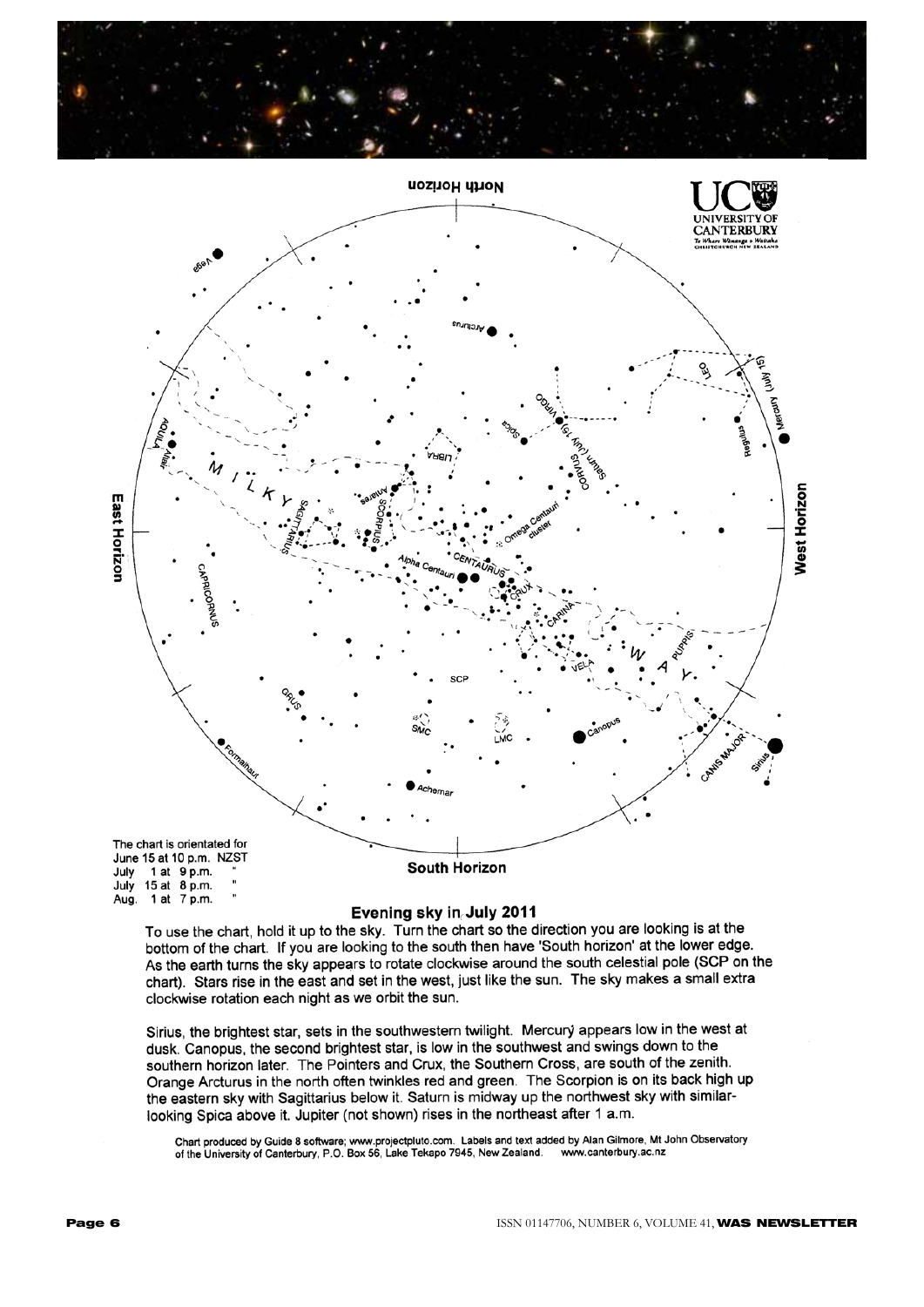

# The Evening Sky in July 2011



Sirius, the brightest star, sets in the southwest in early twilight twinkling like a diamond. Canopus, the second brightest star, is also in the southwest at dusk. It swings south later. Mercury is in the western sky at dusk, setting after 7 pm mid month. South of the zenith are 'The Pointers ', Beta and Alpha Centauri. They point to Crux the Southern Cross on their right. Left of the Pointers, along the Milky Way, is orange Antares, the brightest star in Scorpius. Midway up the northern sky is a brighter orange star, Arcturus. Above and left of Arcturus is Saturn with similar-looking Spica above it.

Mercury remains in the western sky all month as it swings out from the far side of the sun and catches us up. It is at its greatest angle from the sun around July 20. Then it is setting around 7:30. Being just one-third the diameter of Earth, Mercury is always small in a telescope. At the beginning of July it looks like a tiny gibbous moon. It is then170 million km away. By the end of the month it is closer, around 100 million km away, but most of the sunlit side will be turned away from us leaving a tiny crescent. Mercury orbits the sun at one-third our distance so moves much faster than Earth. It laps us every 116 days.

A small telescope will show Saturn's rings and biggest moon Titan about four ring-diameters from the planet. Other smaller moons appear as faint stars closer to Saturn. Saturn is around 1470 million km away in July. Signals from the Cassini spacecraft orbiting Saturn take 80 minutes to reach us.

Alpha Centauri is the third brightest star. It is also the closest of the naked eye stars, 4.3 light years away. And it is a binary star: two sun-like stars orbiting each other in 80 years. A telescope magnifying 50x will split the pair. Beta Centauri, like most of the stars in Crux, is a blue-giant star hundreds of light years\* away.

Canopus swings down to the southern skyline before midnight then moves into the southeast sky in the morning hours. Canopus is a truly bright star: 13 000 times the sun's brightness and 300 light years away.

Arcturus, in the north, is the fourth brightest star and the brightest in the northern hemisphere sky. It is 120 times the sun's brightness and 37 light years away. When low in the northwest around midnight Arcturus twinkles red and green.

East of the zenith is the orange star Antares, marking the heart of the Scorpion. The Scorpion's tail, upside down, is stretched out to the right of Antares making the 'fish-hook of Maui' in Maori star lore. Antares is a red giant star: 600 light years away and 19 000 times brighter than the sun. Below Scorpius is 'the teapot' made by the brightest stars of Sagittarius. It is also upside down in our southern hemisphere view.

The Milky Way is brightest and broadest in the east toward Scorpius and Sagittarius. In a dark sky it can be traced up past the Pointers and Crux, fading toward Sirius. The Milky Way is our edgewise view of the galaxy, the pancake of billions of stars of which the sun is just one. The thick hub of the galaxy, 30 000 light years away, is in Sagittarius. The actual centre is hidden by dust clouds in space. A scan along the Milky Way with binoculars

shows many clusters of stars and some glowing gas clouds.

The Large and Small Clouds of Magellan, LMC and SMC, look like two misty patches of light low in the southern sky. They are easily seen by eye on a dark moonless night. They are galaxies like our Milky Way but much smaller. The large cloud is 160 000 light years away; the small one 200 000 light years.

Jupiter (not shown) rises in the eastern sky after 1 a.m. It is the brightest 'star' in the late night sky and shines with a steady golden light. By dawn it is midway up the north sky. Binoculars show the disk of Jupiter and perhaps one or two of its bright moons. A small telescope easily shows all four moons and stripes in Jupiter's clouds. Mars rises in the northwest about 6 a.m. appearing below Aldebaran, a star of similar brightness and orange colour. Brilliant Venus might be glimpsed low in the bright dawn twilight.

*\*A light year (l.y.)is the distance that light travels in one year: nearly 10 million million km or 1013 km. Sunlight takes eight minutes to get here; moonlight about one second. Sunlight reaches Neptune, the outermost major planet, in four hours. It takes four years to reach the nearest star, Alpha Centauri.*

Notes by Alan Gilmore, University of Canterbury's Mt John Observatory, P.O. Box 56, Lake Tekapo 7945, New Zealand. www.canterbury.ac.nz, 110410